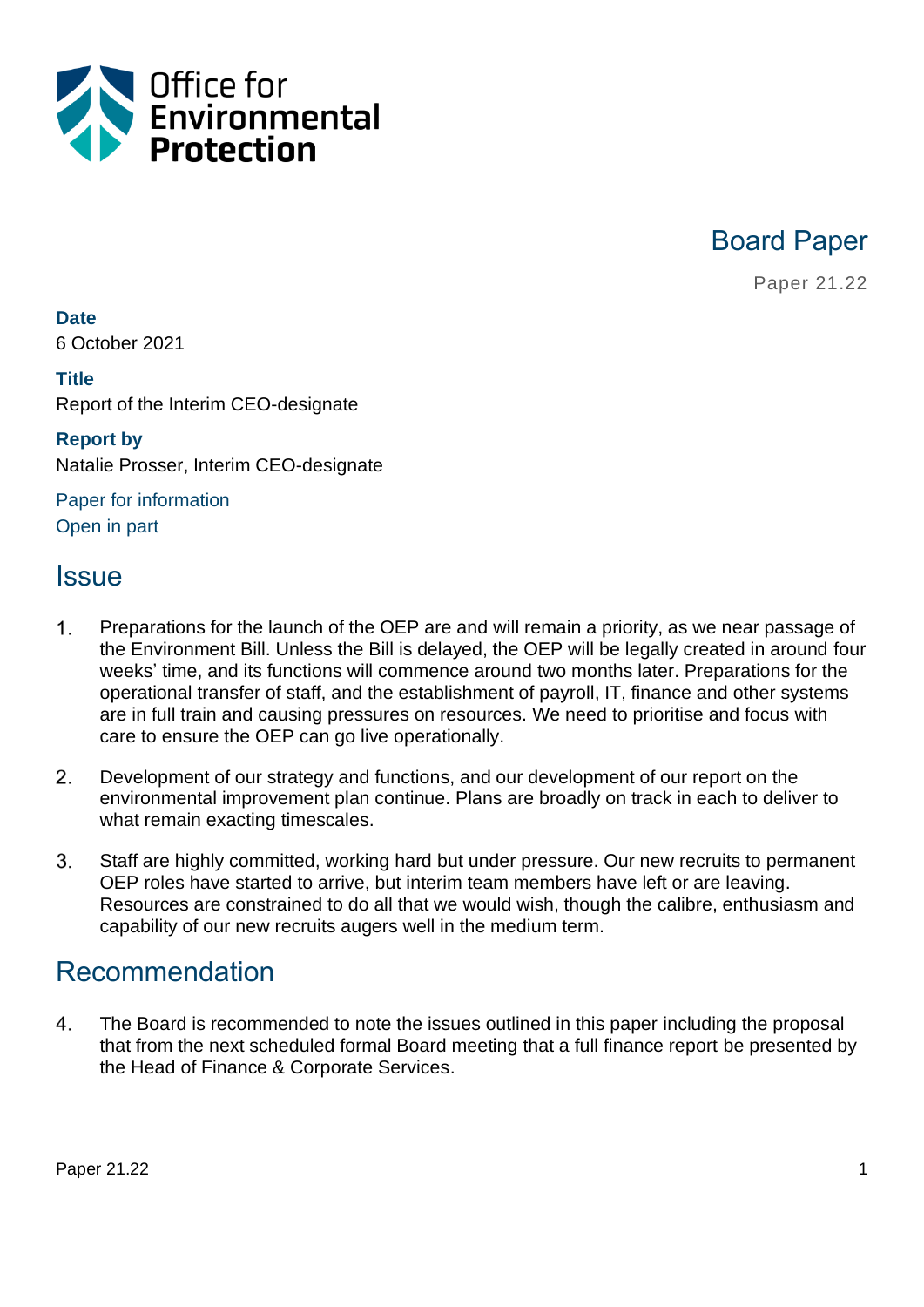# **Corporate**

## **Finance**

*This section has been redacted as its publication would prejudice the effective conduct of public affairs*

5 Up to now, summary financial information has been set out in this paper. This has been a consequence of the fact that the interim OEP did not have its own qualified accountant. We now have in place our permanent Head of Finance & Corporate Services. I therefore propose that from the next scheduled ordinary Board meeting that a formal finance report be prepared and brought to the Board.

## **Spending Review**

6. The Spending Review outcome will be formally announced by HMT on 27 October 2021. The OEP receives its funding from Defra's allocation from the spending review, and it is understood its budget will be ringfenced within this allocation.

*This section has been redacted as its publication would be prejudicial to the effective conduct of public affairs*

 $7<sub>1</sub>$ We will monitor progress with securing this funding as the Spending Review and business planning work that will follow this concludes. Government has committed to a 5-year indicative budget, ring-fenced for the period of the spending review (3 years). The business planning stage to follow will cover the next three-year period.

*This section has been redacted as its publication would be prejudicial to the effective conduct of public affairs*

## **Interim OEP resourcing and capacity**

8. Thirteen staff have joined since the last Board meeting, of which two are interim appointments and eleven will form part of the staff transferred to OEP under the Staff Transfer Scheme. The majority of these arrived from early September. Two existing members of interim staff have been confirmed in permanent OEP roles.

#### *This section has been redacted as it includes personal data*

9. Three of our interim staff have left since the last Board meeting.

*This section has been redacted as it includes personal data.*

- We are continuing to work to meet staffing resource demands in as pragmatic and dynamic a way as possible, using short-term appointments to secure talented and effective staff to support temporary and transition work of the OEP Establishment team.
- 11. Our legal capacity has increased as our first additional lawyer has now started in post. We have also identified relevant contract framework agreements that are available to the OEP to support efficient sourcing of external legal services. We have developed an approach to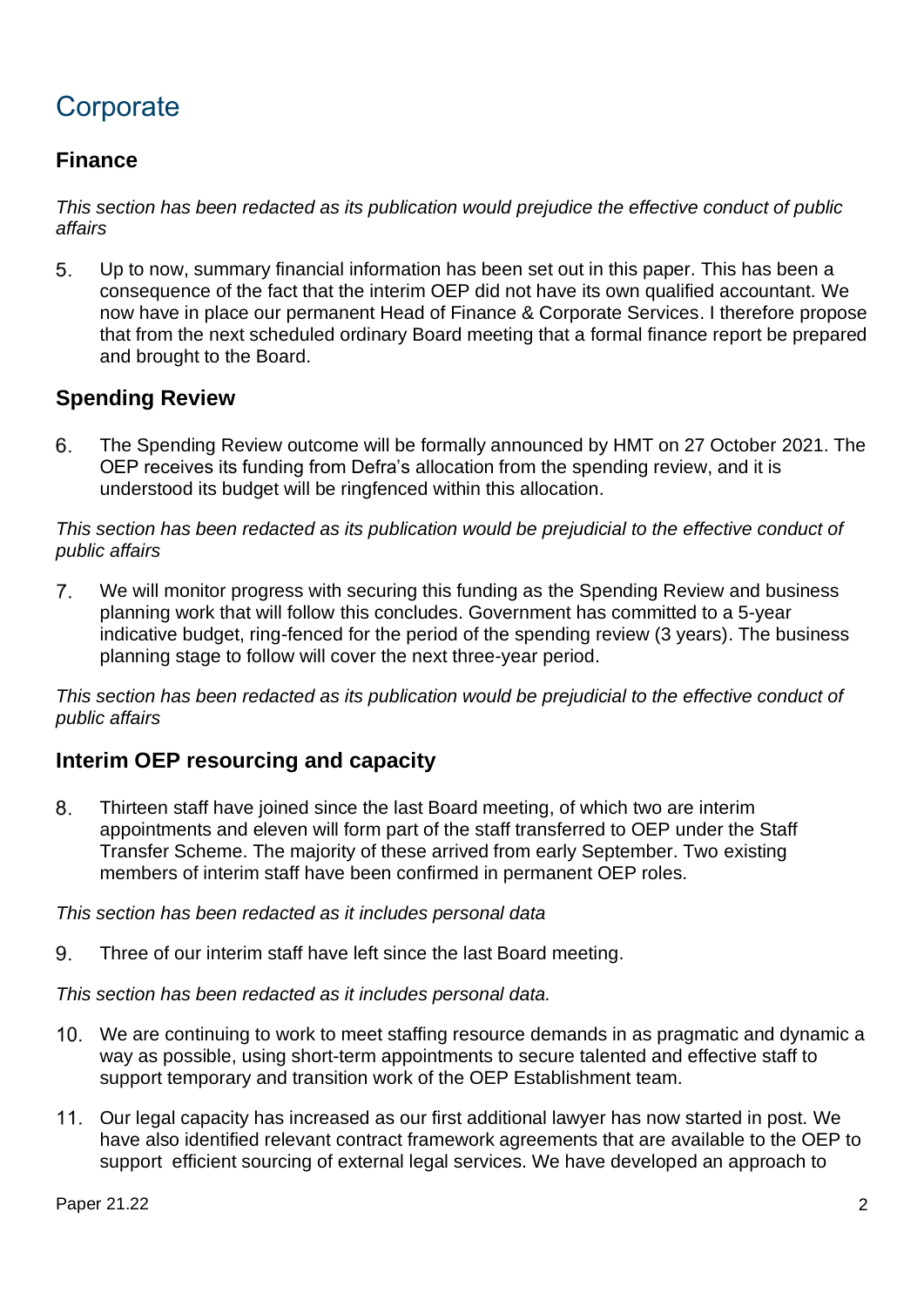using these frameworks which we will keep under review in the first 9-12 months following vesting, as we develop a greater understanding of the OEP's likely legal needs. We are also engaging with leading law firms and barristers' chambers in relevant areas of law to develop relationships and establish scope for the OEP to develop more flexible arrangements (for example, secondments) to supplement our in-house legal team.

*This section has been redacted as it contains legally privileged advice.*

## **Stakeholder relations**

12. Dame Glenys and I have met with 10 stakeholders since the Board last met. This included meetings with Minister Pow and the Secretary of State.

*This section has been redacted as its publication would be prejudicial to the effective conduct of public affairs.*

New stakeholder engagements have included the National Physical Laboratory and Ofwat.

13. In September, we presented at the cross-governmental board for the 25-year environment plan about the OEP and our role.

*This section has been redacted as its publication would be prejudicial to the effective conduct of public affairs.*

Dame Glenys has also spoken at panel events for the Broadway Initiative, Aldersgate Group, UKELA Northern Ireland, and an NAO seminar on regulation.

- 14. Our staff continue to engage broadly with a range of stakeholders, both to introduce and explain the OEP and our emerging approach and to consider matters of detail about our work. This month we have presented to Ofwat's staff, and the Defra Environmental Quality board, amongst others. We also held a meeting of the Stakeholder Forum, followed by a more detailed discussions with the Complaints and Enforcement subgroup. Annex C provides further information about attendees of the group.
- 15. The Board is separately considering a paper on our approach to stakeholder engagement in the autumn.

#### **Communications**

- We continue to make arrangements for the establishment of the OEP's communications functions. In October we expect to establish an OEP presence on LinkedIn, as the first stage in building our digital channels. A Twitter presence is planned to follow in December. Content will initially be limited, and built around key messages and updates to our website.
- 17. Procedures for our independent press function are similarly in development. This will go live on 1 December alongside our operational functions when support currently provided by the Defra press office ends. We have received and responded to a small number of press enquiries during the summer from the specialist and sector press.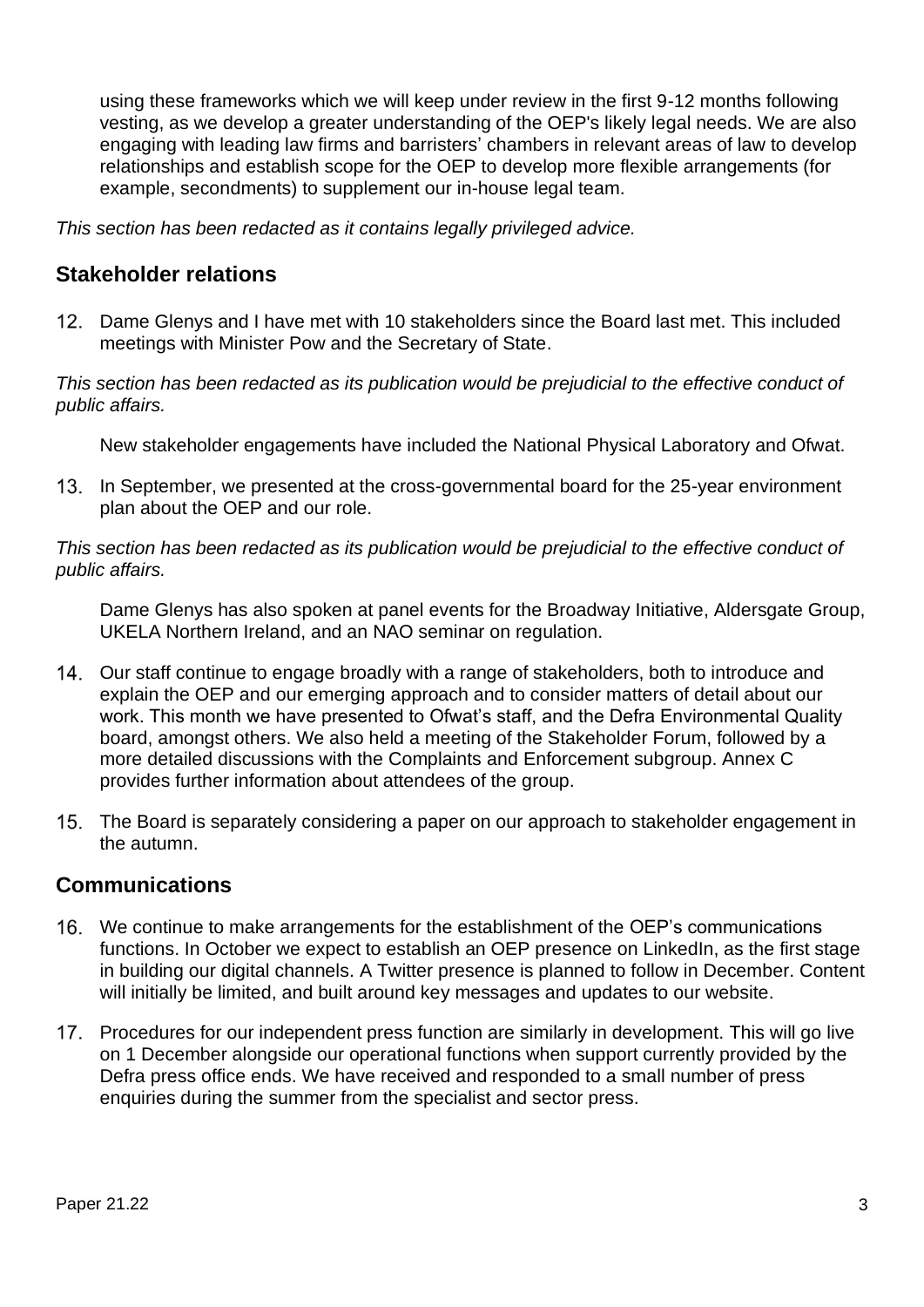# Establishing the OEP

## **Programme Management**

- 18. We continue to manage the activities of the Interim OEP through three principal programmes: establishment, strategy and functions, and monitoring of the 25-YEP. Programme delivery is reviewed monthly by the senior leadership team.
- The establishment programme will be at its most complex at the point of implementation, given the interdependency of transitioning IT systems, people and finance systems, and the link to passage of the Environment Bill. A number of the necessary steps to achieve launch fall to Defra, ministers and parliament, including the laying of commencement orders and other statutory instruments to enact the staff transfer scheme that will move our staff's employment from Defra to the OEP.
- A particular focus has been to establish a common plan and sequencing between Defra and the OEP. This is in place. Detailed readiness tracking for 'go live' of the OEP's functions is being developed, and is reviewed weekly in the establishment programme working group and monthly by SLT. Further detail is being added as readiness is tested in weekly debate.
- 21. Two factors cause particular risk for the planned go live implementation date of 1 December. Firstly, the staff transfer scheme cannot complete until 21 days after Royal Assent of the Environment Bill as this is the required timeline for laying of the necessary statutory instruments in parliament. Secondly, the HR & payroll system transfer can only complete on the first day of any month. There is risk that the Bill's passage will not complete in good time for a full operational go live on 1 December.
- 22. There are other risks to note in the implementation plan, including some delays to initiation of end user computing products following a necessary second tender of the contract, and issues in the transfer of necessary information between the outgoing and incoming payroll providers. It seems likely that at least some operational processes may now need to be planned to go live after 1 December to provide the necessary lead in time after Royal Assent, and to allow for the operational change processes needed. Detailed scoping of the options for full or partial go live on each of 1 December and 1 January are in train.
- 23. Interim arrangements may be needed to ensure that operational support from Defra continues between our vesting and go-live dates, including the work of interim staff. This is in development. There is uncertainty to be resolved in the detailed operation of the financial, asset and liability transfers between Defra and OEP as OEP is established.

## **Recruitment**

- Delegated Grades: since the last Board meeting we have completed all wave 2 interviews and continue to be encouraged by the quality of candidates secured. Candidates recruited in the summer are beginning to arrive having completed pre-employment checks.
- 25. A further Investigation Officer role closed on September 27. As with other campaigns successful candidate information webinars have been held to engage candidates and encourage applications.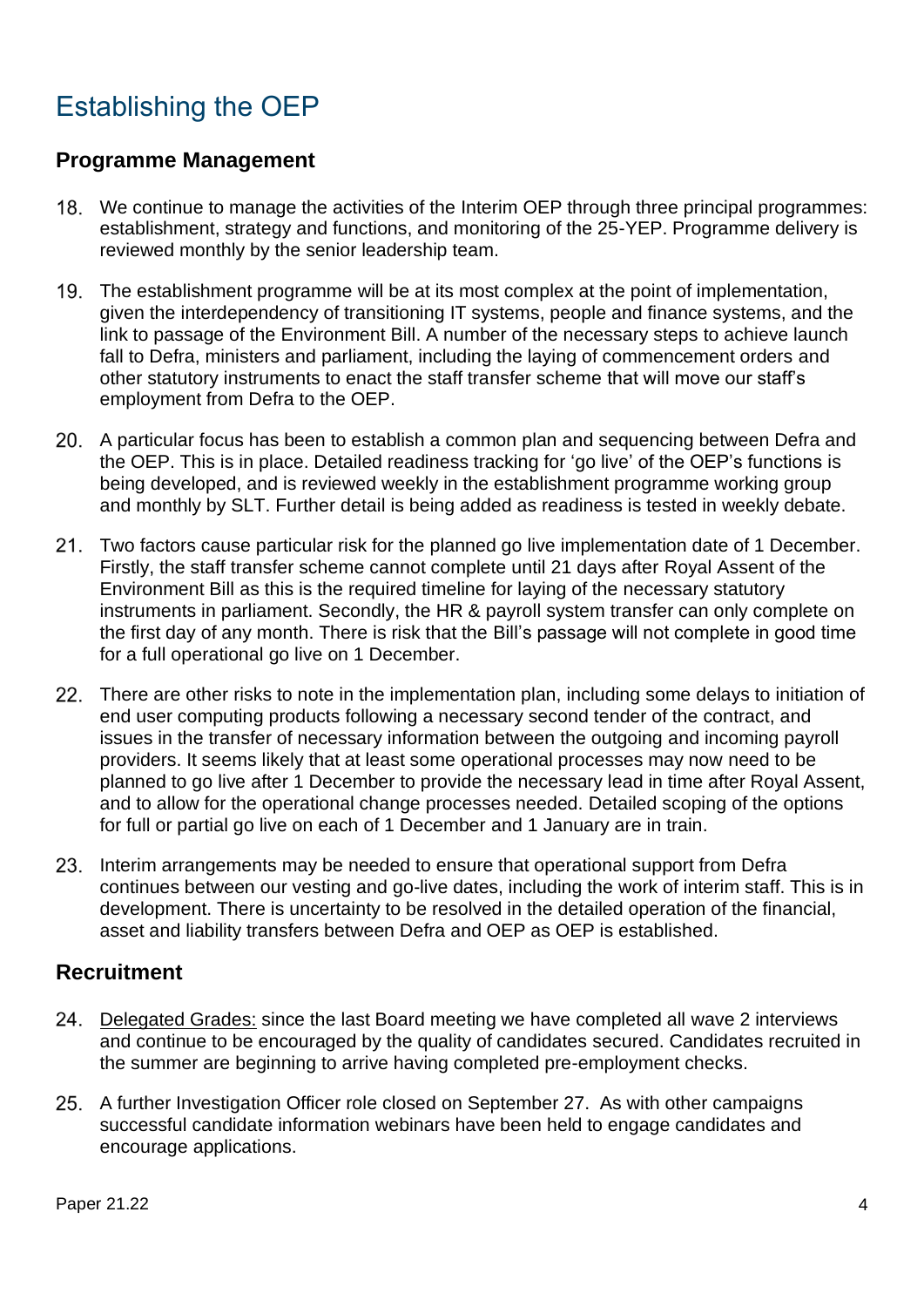- Executive Recruitment: We have engaged Gatenby Sanderson to manage our Executive Recruitment Campaign for the four Executive Director roles. This launched on 26 July. Longlisting is complete and short-listing starts in the week commencing 20 September. The field is strong across all four roles. Interviews will be undertaken in early October, following psychometric and internal stakeholder testing. The Chair, Interim CEO and nominated board members are participating in the recruitment, selection and interview process. Interview panels include an external, senior and independent member.
- 27. Staff Transfer Scheme: the OEP Establishment team are working with colleagues in Defra to secure both the legal basis for the Staff Transfer Scheme and the process to implement it. The timescales are tight and there are significant risks linked to dependencies around payroll and the provision of data by third-party suppliers operating under Defra supplier arrangements (SSCL) noted above. Plans for a contingency date of 1 January 2022 are being developed, should a 1 December 2021 implementation not prove deliverable.

## **Estates**

28. Significant progress has been made with estates. The Interim OEP has now formally moved in to Worcestershire County Hall, in the small office suite in the lower ground floor. We are physically separate from the rest of the Defra bodies. We can occupy this limited space until the permanent office is ready for occupation. Colleagues have begun to attend site, and further attendance is expected as local permanent recruitment grows. It remains the case that all staff remain predominantly home based unless they wish to attend an office – either the Worcester office or their contracted Defra home office. Teams are however starting to arrange to attend the office together periodically as they start to form into the permanent OEP structure.

*This section has been redacted as its publication would be prejudicial to commercial interests.*

## **IT Establishment**

- End-user Computing: we have been engaging with the chosen supplier to refine our requirements during a discovery stage for the OEP IT provision. This included workshops on network resilience, SharePoint, the Intranet site and printing. These workshops have allowed the supplier to confirm specific costs, which are now budgeted for in our forecasts. The costs are higher than had been expected but are included within the forecast noted above. This has proven a challenging service to procure, with no suppliers participating in the initial expressions of interest procurement phase. A direct award, from a Crown Commercial Services framework was therefore necessary.
- There is material risk that the planned date of 1 December for all staff to have OEP laptops cannot be met and may be delayed for one to two weeks. This is due to a combination of external factors such as a shortage of IT equipment and lead times in delivery of laptops, but also issues with availability of Defra procurement staff throughout the procurement phases. We are on track to deliver an early delivery of five devices. Complaints should then be received to the OEP (rather than Defra) laptops, testing can be carried out on other systems such as HR and payroll, and the Chair and CEO email accounts can be managed from the OEP. We expect full transfer in December.

## **Human Resources**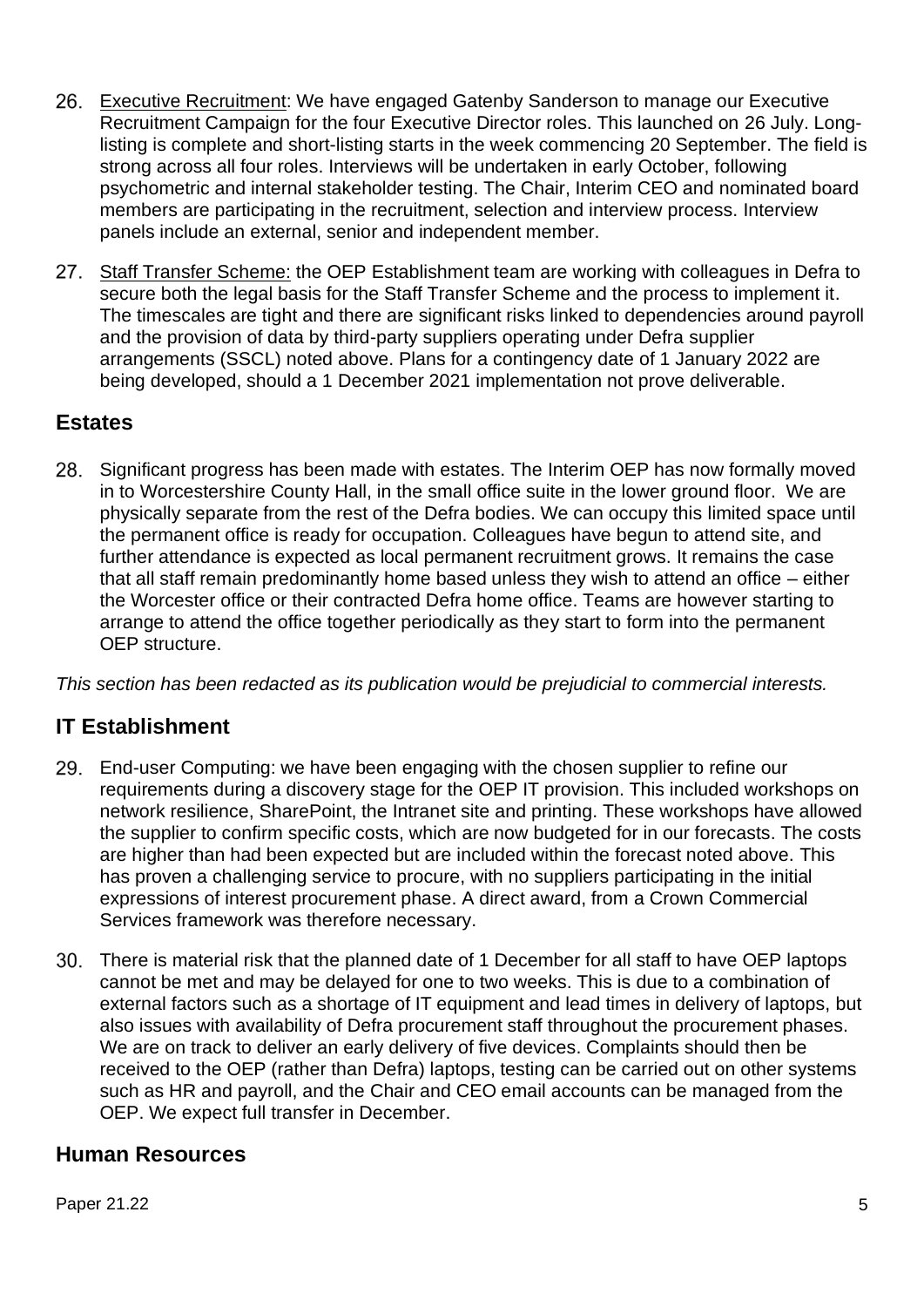- The first OEP welcome day was held on 14 September in Worcester and attended by Dame Glenys, Richard Macrory, me and other senior staff. We welcomed ten new colleagues who will transfer to the OEP once vested. Sessions considered the OEP and its evolution, our mission, guiding policy and culture, and HR, L&D and wellbeing matters. A questionnaire has been sent to these new starters to gather feedback on their OEP experience so far, including recruitment, selection, onboarding, induction and the day itself. We are currently adjusting the design of the day for the next intake of staff following feedback from facilitators and delegates.
- Our induction plans also include a welcome day for all managers (those in G7 and above). This has been deferred until November, to allow focus on developing sessions to explore the culture and leadership needed to enable the OEP to succeed. We are seeking the support of an external facilitator.
- 33. The HR and Payroll system

*This section has been redacted as its publication would be prejudicial to commercial interests*

will be tested in October to make sure that it has been configured according to the blueprints and is working as expected. This User Acceptance Testing (UAT) process commences week commencing 27 September. If successful, the HR and Payroll system is deemed to be ready for launch on 1 December. If any significant errors are identified, this may cause delay to delivery timelines. As noted above, the HR and Payroll system must launch on the first day of a month – a contingency date of 1 January is being planned for.

Following the Board's acceptance of our recommendation to recognise a Trade Union, consultation on agreeing a partnership agreement are in early stages. Is es

*This section has been redacted as its publication would be prejudicial to the effective conduct of public affairs and commercial interests or it contains legally privileged advice* 

Work continues to draft and refine the remaining HR policies, guides, documents, and templates. The work is on track to deliver necessary products for the time staff transfer to the OEP policy framework, with the bulk of remaining activities to develop procedures to implement policies agreed.

#### **Northern Ireland (NI)**

36. Progress in NI is delayed.

*This section has been redacted as its publication would be prejudicial to the effective conduct of public affairs, or relations within the United Kingdom*

This means that the NI appointee is unlikely to join the Board on a designate basis before December at the earliest.

*This section has been redacted as its publication would be prejudicial to the effective conduct of public affairs, or relations within the United Kingdom*

There are a range of other matters to progress around our expected role in NI, including organisational design, recruitment planning and funding. We have a new interim member of staff arriving in October, funded by DAERA, who will lead on these issues. To the extent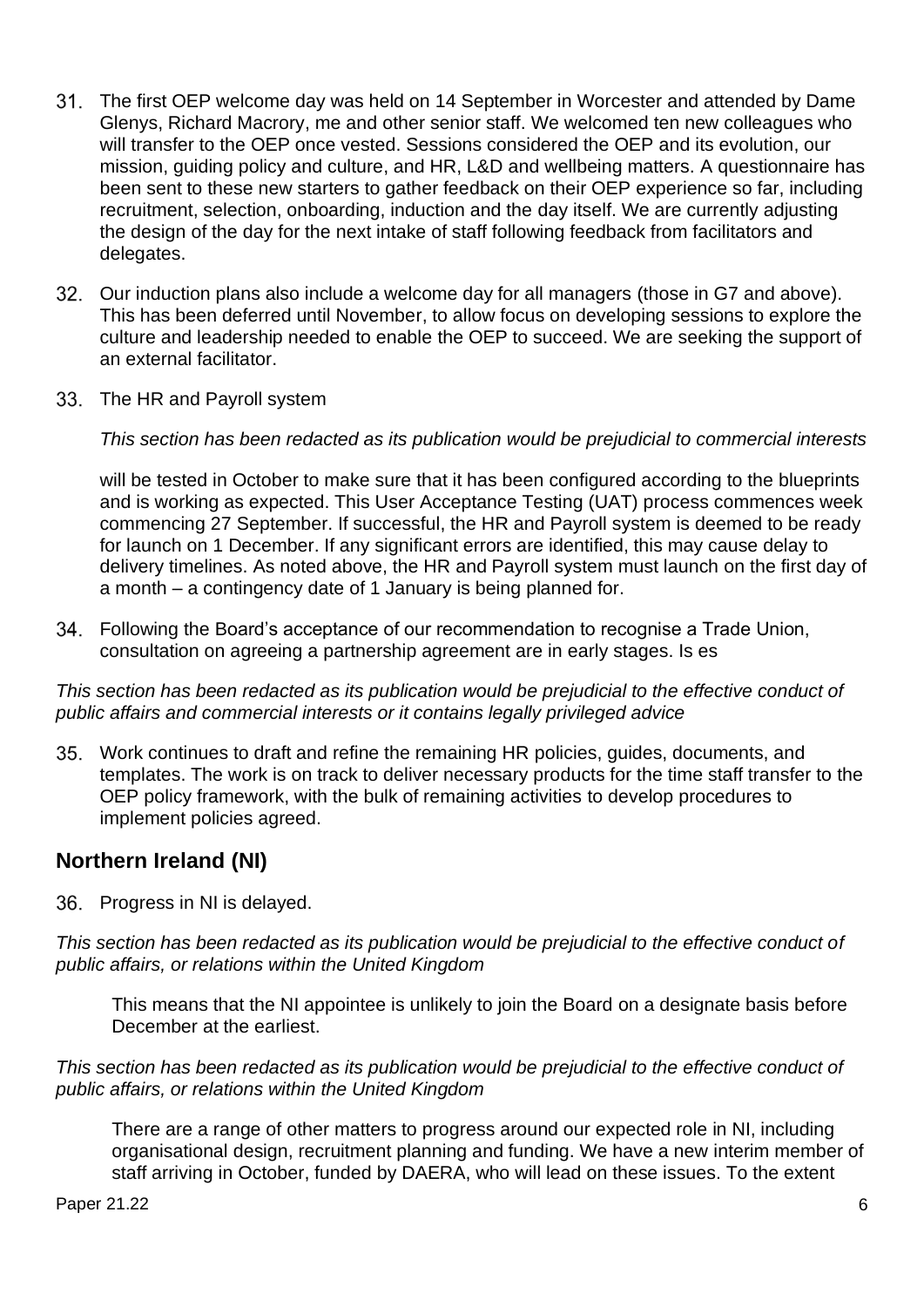possible, we will avoid bringing substantive NI matters for decision to the Board until the NI member is appointed and our remit confirmed.

*This section has been redacted as its publication would be prejudicial to the effective conduct of public affairs, or relations within the United Kingdom*

## Constitution and Governance

## **Environment Bill**

As set out in previous notes to the Board, the Environment Bill was significantly amended at the House of Lords Report Stage.

*This section has been redacted as its publication would be prejudicial to the effective conduct of public affairs*

### **OEP Constitution and Governance**

- A programme of activity is in train to support development of the governance arrangements for the OEP on establishment. All of these arrangements are intended to be completed this calendar year, and where necessary brought to the Board to agree at its meetings in November or December.
- The Cabinet Office has recently prepared draft guidance and a self-assessment tool for arm's-length bodies to consider their governance arrangements. All areas covered within that self-assessment tool are in place or within our planned programme. Progress on these arrangements has been put under pressure due to resourcing constraints including the need to prioritise engagement with matters such the spending review, which has taken up a significant amount of staff time.
- 40. Key areas of continuing work include:
	- a. **The OEP's risk policy, and associated risk registers.** In the interim, programme risks are managed within programme structures for each of the establishment, strategy and functions and monitoring of the 25YEP work programmes which constitute the substantial majority of the OEP's work programme. An organisational strategic risk identification session has been held, in anticipation of the development of a strategic risk register.
	- b. **The framework document setting out the relationship between the OEP and Defra.** Early discussions have been held

*This section has been redacted as its publication would be prejudicial to the effective conduct of public affairs*

> c. **The performance framework between OEP, Defra and HMT including measures on the value for money OEP provides.**

*This section has been redacted as its publication would be prejudicial to the effective conduct of public affairs*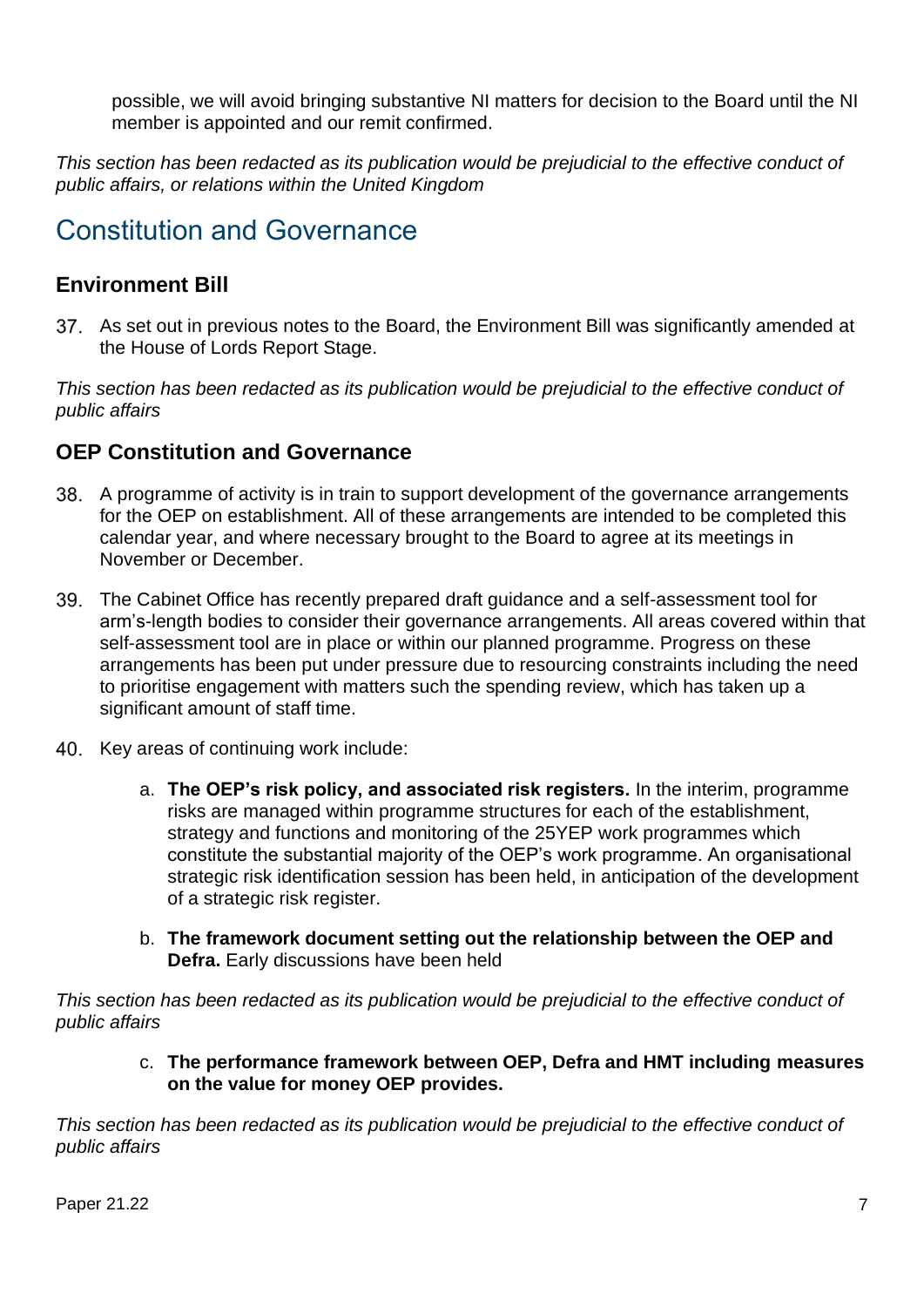- d. **Financial and non-financial schemes of delegation.** The development of comprehensive non-financial schemes of delegation is dependent on work on our strategy and functions, and the operational design and process decisions which support them. In the interim, a scheme of reserved matters for the Board is in place with other delegations remaining with me as Interim CEO. It is planned that an interim scheme of delegation be produced, to be further developed alongside operational processes, and with input from the incoming executive directors.
- e. **A transparency and publications policy**. This is intended to be brought to the Board for consideration in November.
- Alongside these significant areas, revisions to the governance framework approved by the Board, and some remaining, smaller, policy areas (such as a whistleblowing policy) are in preparation. It is likely that some documentation of the arrangements to be in place between Defra and the OEP will be required, to provide the necessary arrangements between vesting and operational go live of the OEP for the OEP to continue its operations. This may be through amendment to the Interim OEP's Terms of Reference or an ancillary agreement.

## Interim Functions

## **Complaints**

29. We have received one further complaint since our last report, taking the total number to 21. The number of general enquiries is steadily increasing.

*This section has been redacted as it relates to information recorded for the purposes of OEP's functions relating to investigations and enforcement*

30. We have received our first 'service complaint', in which a complainant queried how we had treated a complaint they had submitted in July.

*This section has been redacted as it relates to information recorded for the purposes of OEP's functions relating to investigations and enforcement*

- 30. We have published further information about the remit of public authorities on our website. . This has been received positively by stakeholders. We are exploring improvements to the complaint form in response to feedback, with the aim of simplifying matters.
- 31. We will publish our first Interim OEP complaints report in early October, covering the period 1 July to 30 September.

*This section has been redacted as its publication would be prejudicial to the effective conduct of public affairs*

## **Advice**

My last report noted that Minister Pow had asked for our input as Defra develops guidance that will accompany the environmental principles' policy statement and considers how the principles will be effectively disseminated and embedded across government.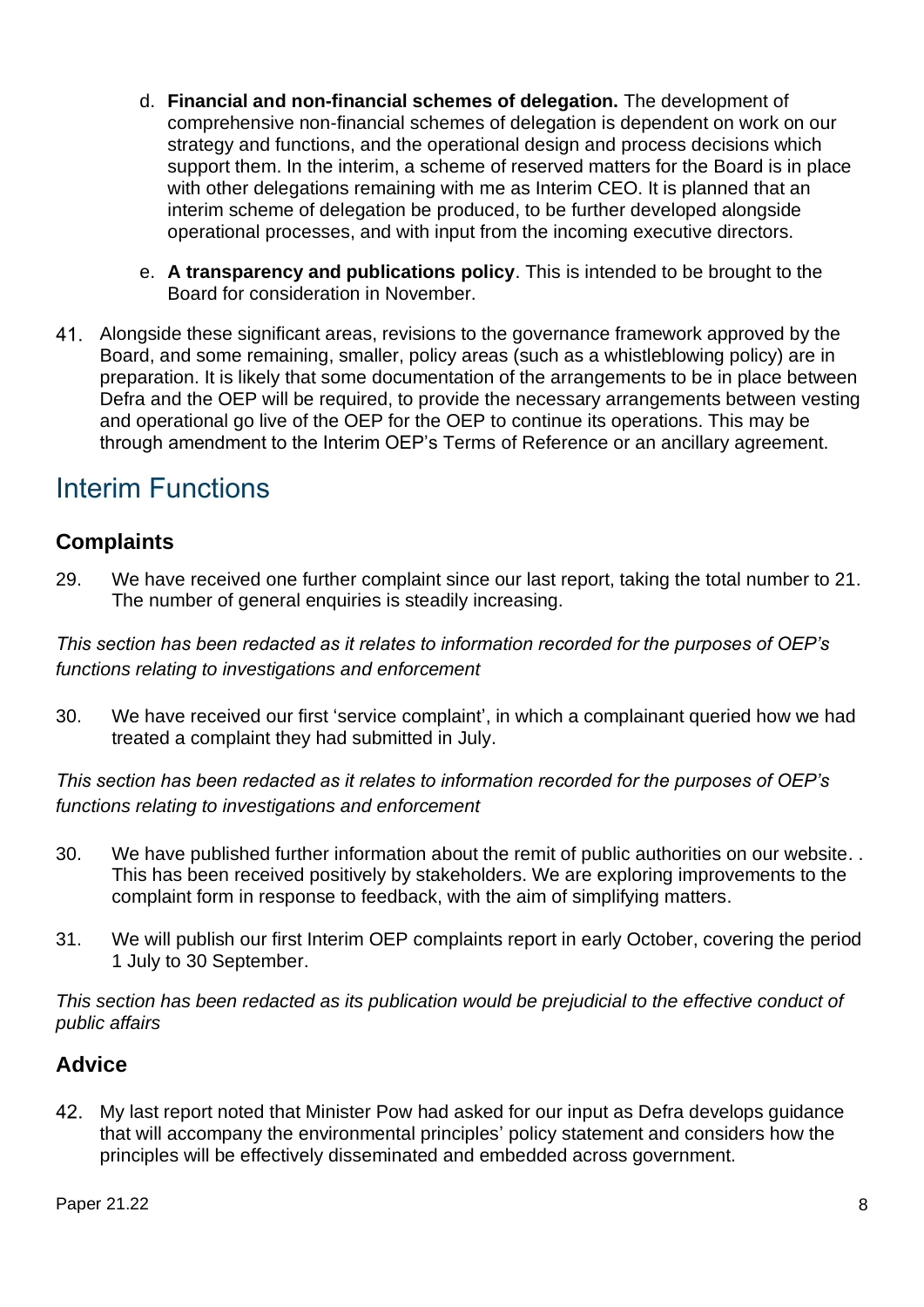*This section has been redacted as its publication would be prejudicial to the effective conduct of public affairs*

43. We have responded to the civil procedure rules consultation and our response has been published on our website.

*This section has been redacted as its publication would be prejudicial to the effective conduct of public affairs*

- At the meeting in July, the Board approved a decision tool to determine whether we should provide advice, or respond to a consultation under our broader powers. Due to resource constraints, we have not tested this tool extensively as yet. However our preliminary view is that it works as intended – as a guide for qualitative judgements to be made without being too prescriptive. Many consultations pass through the tool successfully, enabling us to exercise judgement and, where necessary, seek the views of the Board as to whether we should respond to a particular consultation. We think that, prior to the production of our strategy and whilst operating as the Interim OEP, the tool is fit for purpose. This will be reviewed within development of the OEP strategy.
- The Board previously questioned how we might keep track of government's work following a public consultation. We have just begun to consider this question. The work we undertake with the environmental principles implementation team will help us to form a proposed approach.

*This section has been redacted as its publication would be prejudicial to the effective conduct of public affairs*

## **Monitoring of the 25YEP**

- The Board agreed the strategic objectives for our 25 YEP monitoring report at its 12 August 2021 meeting. The Board also agreed to aim for publication of our report by the end of January 2022 rather than ahead of COP 26, given the complexities of reporting ahead of vesting and the commencement of our functions. In those Board discussions, we were assuming government's annual report on progress against the 25 YEP would be published in August this year.
- 47. Publication of the government's report has now has been further delayed, however potentially to mid-October. This is not in itself problematic for the OEP, as we have six months in which to respond whatever the date of publication. What is more, the new timetable may help us in that we are likely to be fully vested and operational within the likely six month period, giving standing to the report. In short, there is an opportunity to consider afresh the aiming date for the OEP's report, should further time be necessary or desirable.
- That said, we are broadly on track to have a report ready for sign off at the December Board meeting, with mechanisms in place to identify and mitigate risks to delivery. An early draft of the report was discussed at the September Steering Group. The team have been grateful for the insightful input that Board members have provided over the past two months. This has been extremely valuable in shaping our approach, especially in the absence of an expert panel. We have also established an ambitious programme of stakeholder engagement, which will be covered in a separate paper today.